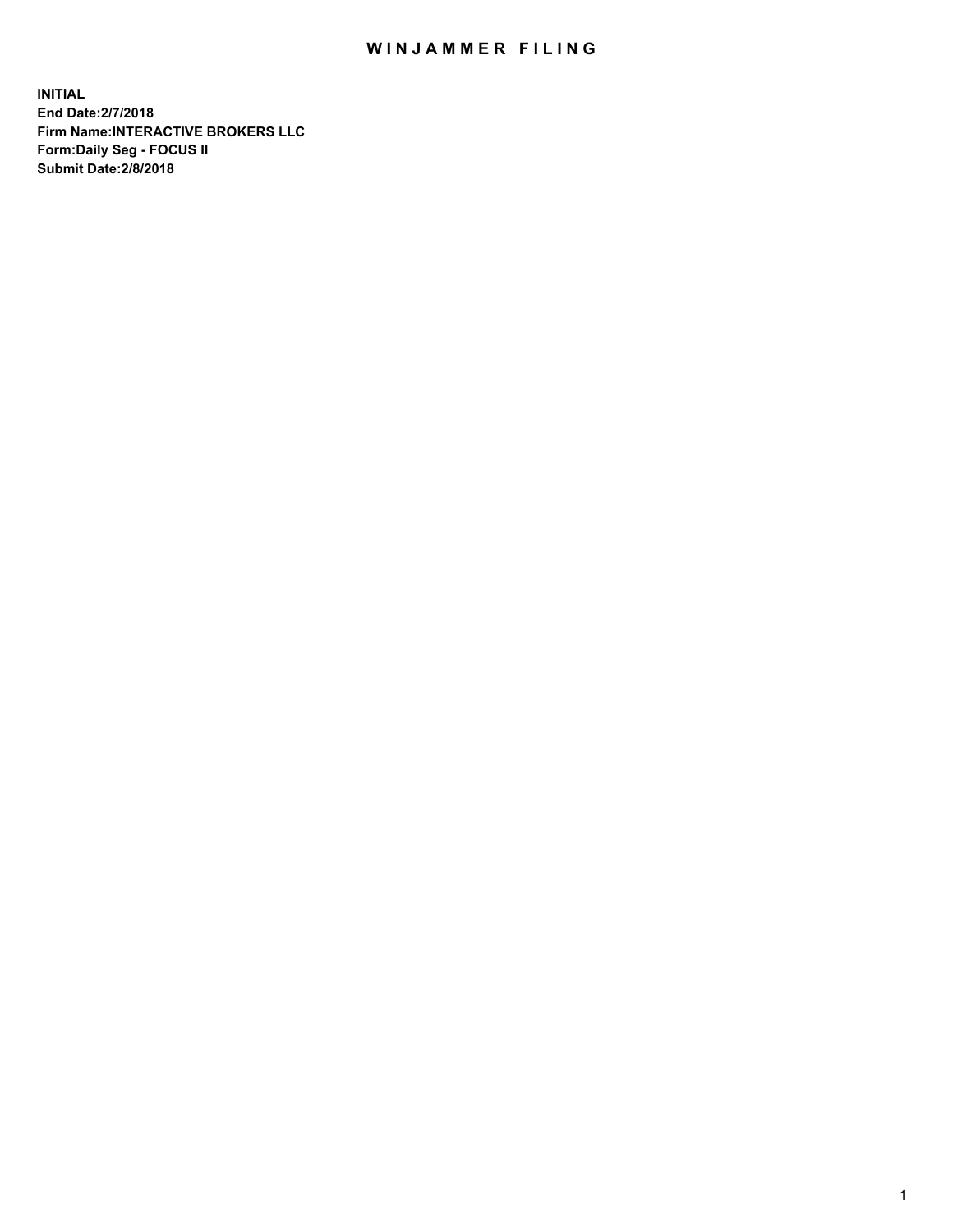## **INITIAL End Date:2/7/2018 Firm Name:INTERACTIVE BROKERS LLC Form:Daily Seg - FOCUS II Submit Date:2/8/2018 Daily Segregation - Cover Page**

| Name of Company<br><b>Contact Name</b><br><b>Contact Phone Number</b><br><b>Contact Email Address</b>                                                                                                                                                                                                                          | <b>INTERACTIVE BROKERS LLC</b><br>James Menicucci<br>203-618-8085<br>jmenicucci@interactivebrokers.c<br>om |
|--------------------------------------------------------------------------------------------------------------------------------------------------------------------------------------------------------------------------------------------------------------------------------------------------------------------------------|------------------------------------------------------------------------------------------------------------|
| FCM's Customer Segregated Funds Residual Interest Target (choose one):<br>a. Minimum dollar amount: ; or<br>b. Minimum percentage of customer segregated funds required:% ; or<br>c. Dollar amount range between: and; or<br>d. Percentage range of customer segregated funds required between:% and%.                         | $\overline{\mathbf{0}}$<br>0<br>155,000,000 245,000,000<br>0 <sub>0</sub>                                  |
| FCM's Customer Secured Amount Funds Residual Interest Target (choose one):<br>a. Minimum dollar amount: ; or<br>b. Minimum percentage of customer secured funds required:%; or<br>c. Dollar amount range between: and; or<br>d. Percentage range of customer secured funds required between: % and %.                          | $\overline{\mathbf{0}}$<br>0<br>80,000,000 120,000,000<br>0 <sub>0</sub>                                   |
| FCM's Cleared Swaps Customer Collateral Residual Interest Target (choose one):<br>a. Minimum dollar amount: ; or<br>b. Minimum percentage of cleared swaps customer collateral required:% ; or<br>c. Dollar amount range between: and; or<br>d. Percentage range of cleared swaps customer collateral required between:% and%. | $\overline{\mathbf{0}}$<br>$\overline{\mathbf{0}}$<br>0 <sub>0</sub><br>0 <sub>0</sub>                     |

Attach supporting documents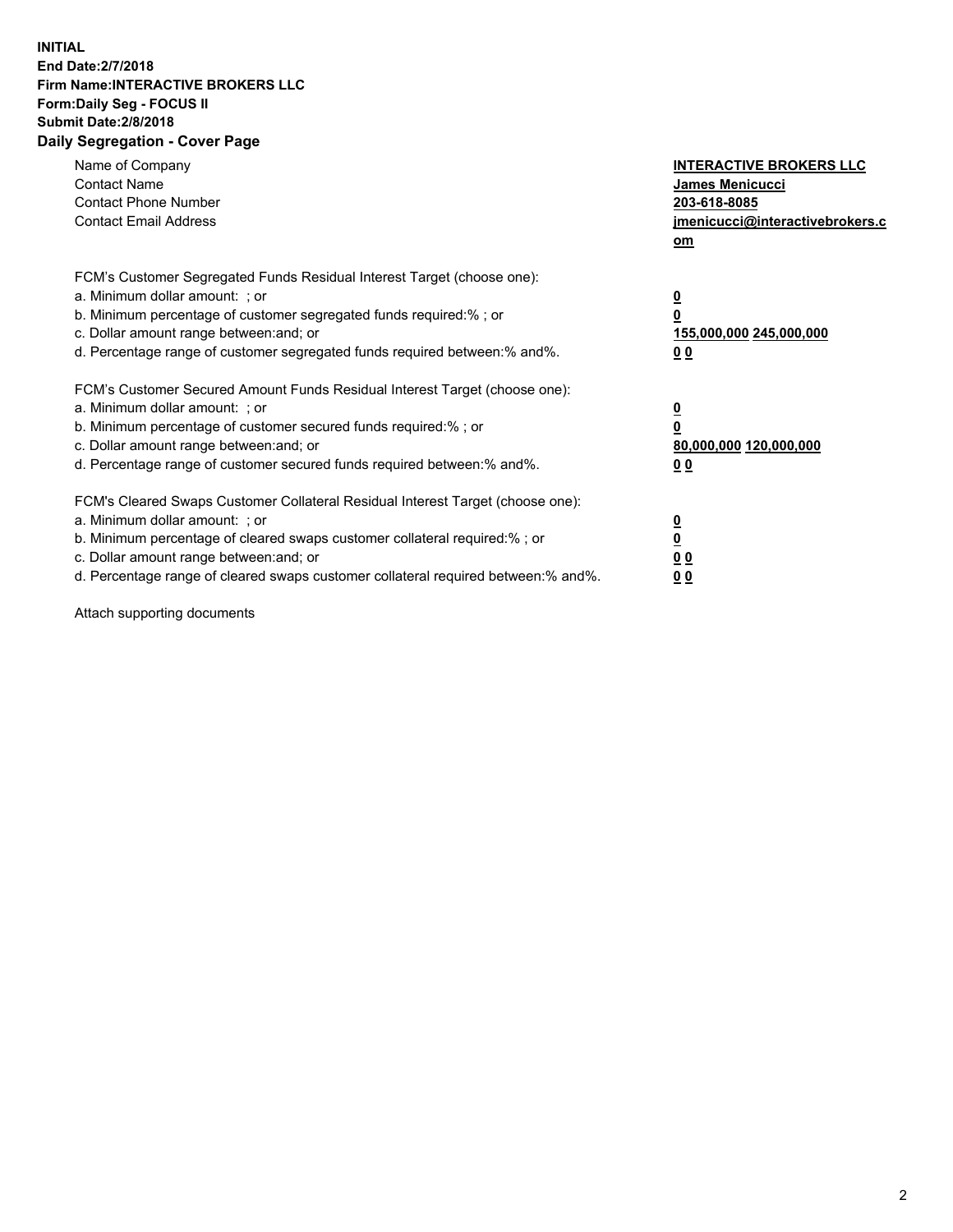## **INITIAL End Date:2/7/2018 Firm Name:INTERACTIVE BROKERS LLC Form:Daily Seg - FOCUS II Submit Date:2/8/2018 Daily Segregation - Secured Amounts**

|     | Foreign Futures and Foreign Options Secured Amounts                                         |                                    |
|-----|---------------------------------------------------------------------------------------------|------------------------------------|
|     | Amount required to be set aside pursuant to law, rule or regulation of a foreign            | $0$ [7305]                         |
|     | government or a rule of a self-regulatory organization authorized thereunder                |                                    |
| 1.  | Net ledger balance - Foreign Futures and Foreign Option Trading - All Customers             |                                    |
|     | A. Cash                                                                                     | 523,366,015 [7315]                 |
|     | B. Securities (at market)                                                                   | $0$ [7317]                         |
| 2.  | Net unrealized profit (loss) in open futures contracts traded on a foreign board of trade   | -941,782 [7325]                    |
| 3.  | Exchange traded options                                                                     |                                    |
|     | a. Market value of open option contracts purchased on a foreign board of trade              | 65,241 [7335]                      |
|     | b. Market value of open contracts granted (sold) on a foreign board of trade                | -202,344 [7337]                    |
| 4.  | Net equity (deficit) (add lines 1.2. and 3.)                                                | 522,287,130 [7345]                 |
| 5.  | Account liquidating to a deficit and account with a debit balances - gross amount           | 3,025 [7351]                       |
|     | Less: amount offset by customer owned securities                                            | 0 [7352] 3,025 [7354]              |
| 6.  | Amount required to be set aside as the secured amount - Net Liquidating Equity              | 522,290,155 [7355]                 |
|     | Method (add lines 4 and 5)                                                                  |                                    |
| 7.  | Greater of amount required to be set aside pursuant to foreign jurisdiction (above) or line | 522,290,155 [7360]                 |
|     | 6.                                                                                          |                                    |
|     | FUNDS DEPOSITED IN SEPARATE REGULATION 30.7 ACCOUNTS                                        |                                    |
| 1.  | Cash in banks                                                                               |                                    |
|     | A. Banks located in the United States                                                       | 70,824,931 [7500]                  |
|     | B. Other banks qualified under Regulation 30.7                                              | 0 [7520] 70,824,931 [7530]         |
| 2.  | Securities                                                                                  |                                    |
|     | A. In safekeeping with banks located in the United States                                   | 398,655,535 [7540]                 |
|     | B. In safekeeping with other banks qualified under Regulation 30.7                          | 0 [7560] 398,655,535 [7570]        |
| 3.  | Equities with registered futures commission merchants                                       |                                    |
|     | A. Cash                                                                                     | $0$ [7580]                         |
|     | <b>B.</b> Securities                                                                        | $0$ [7590]                         |
|     | C. Unrealized gain (loss) on open futures contracts                                         | $0$ [7600]                         |
|     | D. Value of long option contracts                                                           | $0$ [7610]                         |
|     | E. Value of short option contracts                                                          | 0 [7615] 0 [7620]                  |
| 4.  | Amounts held by clearing organizations of foreign boards of trade                           |                                    |
|     | A. Cash                                                                                     | $0$ [7640]                         |
|     | <b>B.</b> Securities                                                                        | $0$ [7650]                         |
|     | C. Amount due to (from) clearing organization - daily variation                             | $0$ [7660]                         |
|     | D. Value of long option contracts                                                           | $0$ [7670]                         |
|     | E. Value of short option contracts                                                          | 0 [7675] 0 [7680]                  |
| 5.  | Amounts held by members of foreign boards of trade                                          |                                    |
|     | A. Cash                                                                                     | 193,122,915 [7700]                 |
|     | <b>B.</b> Securities                                                                        | $0$ [7710]                         |
|     | C. Unrealized gain (loss) on open futures contracts                                         | 4,161,519 [7720]                   |
|     | D. Value of long option contracts                                                           | 65,241 [7730]                      |
|     | E. Value of short option contracts                                                          | -202,344 [7735] 188,824,293 [7740] |
| 6.  | Amounts with other depositories designated by a foreign board of trade                      | $0$ [7760]                         |
| 7.  | Segregated funds on hand                                                                    | $0$ [7765]                         |
| 8.  | Total funds in separate section 30.7 accounts                                               | 658,304,759 [7770]                 |
| 9.  | Excess (deficiency) Set Aside for Secured Amount (subtract line 7 Secured Statement         | 136,014,604 [7380]                 |
|     | Page 1 from Line 8)                                                                         |                                    |
| 10. | Management Target Amount for Excess funds in separate section 30.7 accounts                 | 80,000,000 [7780]                  |
| 11. | Excess (deficiency) funds in separate 30.7 accounts over (under) Management Target          | 56,014,604 [7785]                  |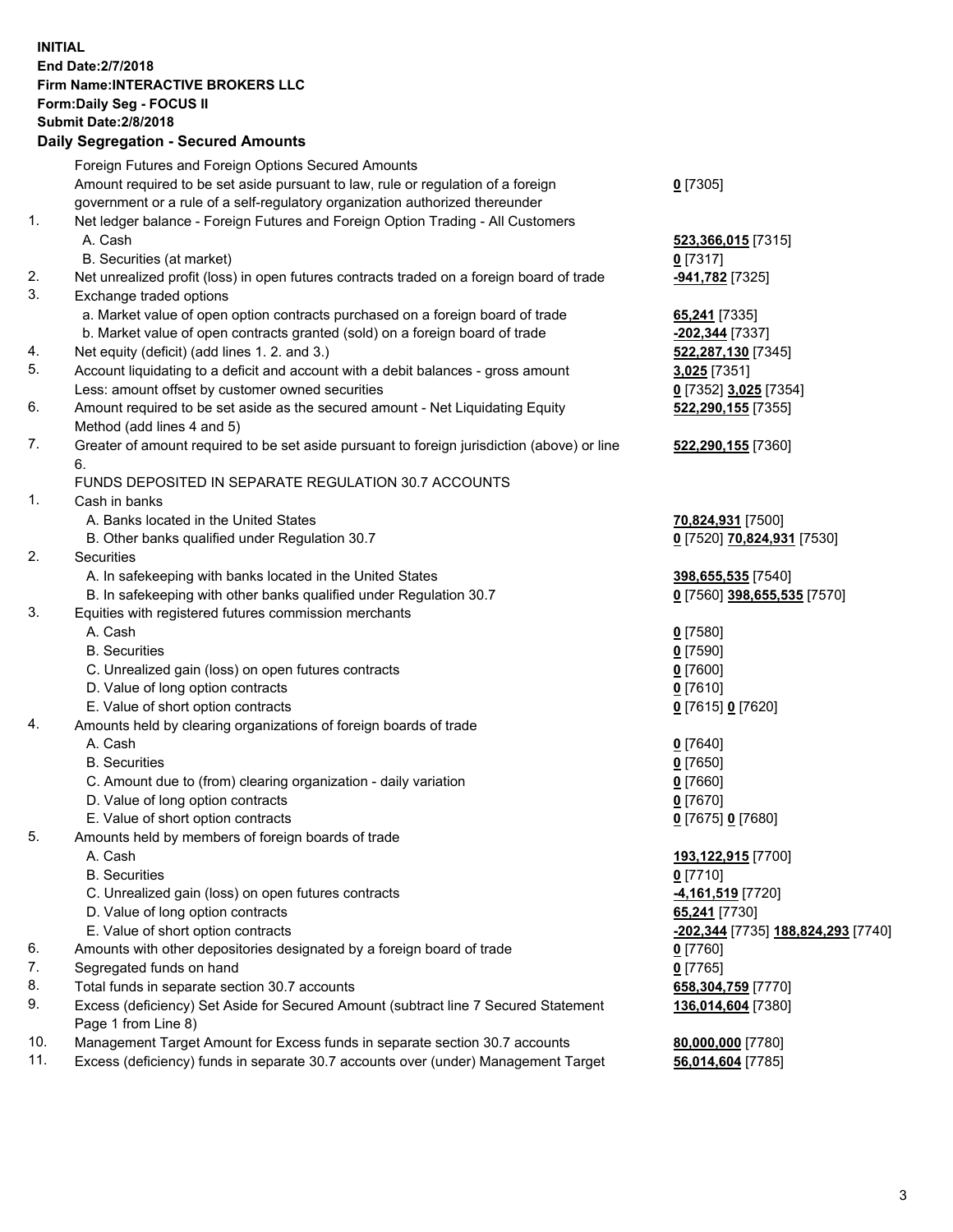**INITIAL End Date:2/7/2018 Firm Name:INTERACTIVE BROKERS LLC Form:Daily Seg - FOCUS II Submit Date:2/8/2018 Daily Segregation - Segregation Statement** SEGREGATION REQUIREMENTS(Section 4d(2) of the CEAct) 1. Net ledger balance A. Cash **4,592,662,391** [7010] B. Securities (at market) **0** [7020] 2. Net unrealized profit (loss) in open futures contracts traded on a contract market **-57,845,897** [7030] 3. Exchange traded options A. Add market value of open option contracts purchased on a contract market **322,255,499** [7032] B. Deduct market value of open option contracts granted (sold) on a contract market **-420,544,030** [7033] 4. Net equity (deficit) (add lines 1, 2 and 3) **4,436,527,963** [7040] 5. Accounts liquidating to a deficit and accounts with debit balances - gross amount **367,298** [7045] Less: amount offset by customer securities **0** [7047] **367,298** [7050] 6. Amount required to be segregated (add lines 4 and 5) **4,436,895,261** [7060] FUNDS IN SEGREGATED ACCOUNTS 7. Deposited in segregated funds bank accounts A. Cash **862,757,407** [7070] B. Securities representing investments of customers' funds (at market) **2,573,688,790** [7080] C. Securities held for particular customers or option customers in lieu of cash (at market) **0** [7090] 8. Margins on deposit with derivatives clearing organizations of contract markets A. Cash **21,846,743** [7100] B. Securities representing investments of customers' funds (at market) **1,315,950,984** [7110] C. Securities held for particular customers or option customers in lieu of cash (at market) **0** [7120] 9. Net settlement from (to) derivatives clearing organizations of contract markets **29,404,466** [7130] 10. Exchange traded options A. Value of open long option contracts **322,175,453** [7132] B. Value of open short option contracts **-420,494,212** [7133] 11. Net equities with other FCMs A. Net liquidating equity **0** [7140] B. Securities representing investments of customers' funds (at market) **0** [7160] C. Securities held for particular customers or option customers in lieu of cash (at market) **0** [7170] 12. Segregated funds on hand **0** [7150] 13. Total amount in segregation (add lines 7 through 12) **4,705,329,631** [7180] 14. Excess (deficiency) funds in segregation (subtract line 6 from line 13) **268,434,370** [7190] 15. Management Target Amount for Excess funds in segregation **155,000,000** [7194] 16. Excess (deficiency) funds in segregation over (under) Management Target Amount **113,434,370** [7198]

Excess